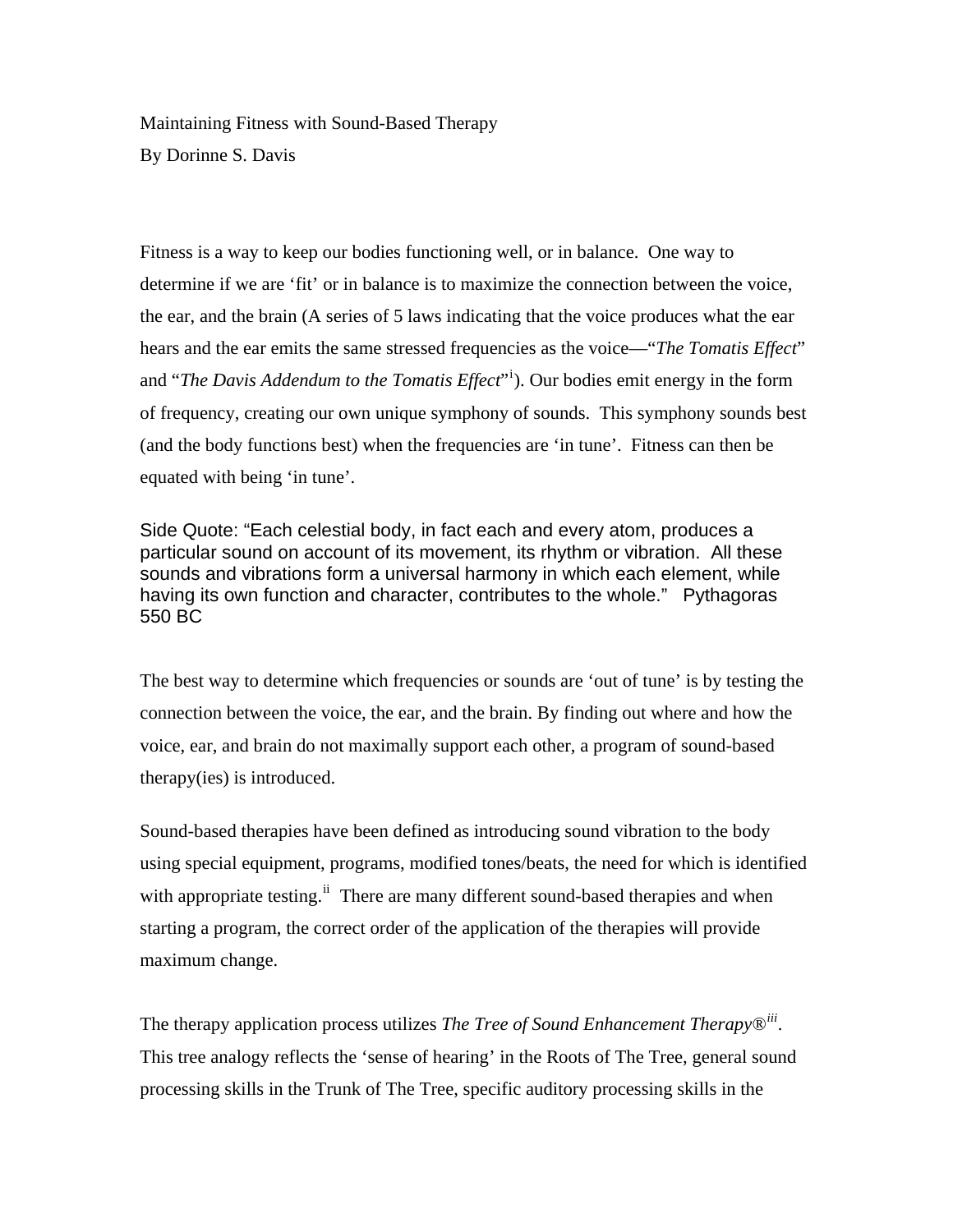Leaves and Branches of The Tree, and body maintenance and support in the Head surrounding The Tree. By encompassing all pieces, the person remains fit and in balance.

There are many different possibilities of sound-based therapies to support maintaining fitness. Some of the sound-based therapies that are available are:

**Auditory Integration Training:** a listening program developed by Dr. Guy Berard, France, that repatterns how a muscle in the middle ear sends sound vibration to the inner ear. This method is especially helpful for people with one type of hearing hypersensitivity. Once the hypersensitivity has been eliminated, the person is more comfortable with sound input, processes sound more clearly, and can perceive the subtleties of the rhythms, pitches, and inflections of external sound, especially language.

 This therapy supports fitness by re-establishing 'hearing responses' to sound input which can help the person feel better about themselves and the world around them.

**The Tomatis® Method:** a listening program developed by Dr. Alfred Tomatis, France, that retrains how the ear and the body receive, process, and utilize sound stimulation for all aspects of living. It has applicability for people of all ages because it provides stability for the body's foundational connections. It uses air and bone conduction response to sound and works towards stabilizing the body's response with voice control.

 With the Voice-Ear-Brain connection, the voice produces what the ear hears and if either one is changed, the other will also change. The brain then responds and maintains the process. This method is very valuable for maintaining fitness because the body's energy is being repatterned and recharged.

**BioAcoustics™:** a listening program developed by Sharry Edwards, Ohio, that uses low frequency sound stimulation determined through vocal analysis. The frequency interpretation was developed from the theory that the body is a mathematical matrix of predictable frequency relationships. By determining the specific frequency that is 'out of tune' by computer analysis, a listening protocol is established that supports the body toward natural form and function—a key element for maintaining fitness.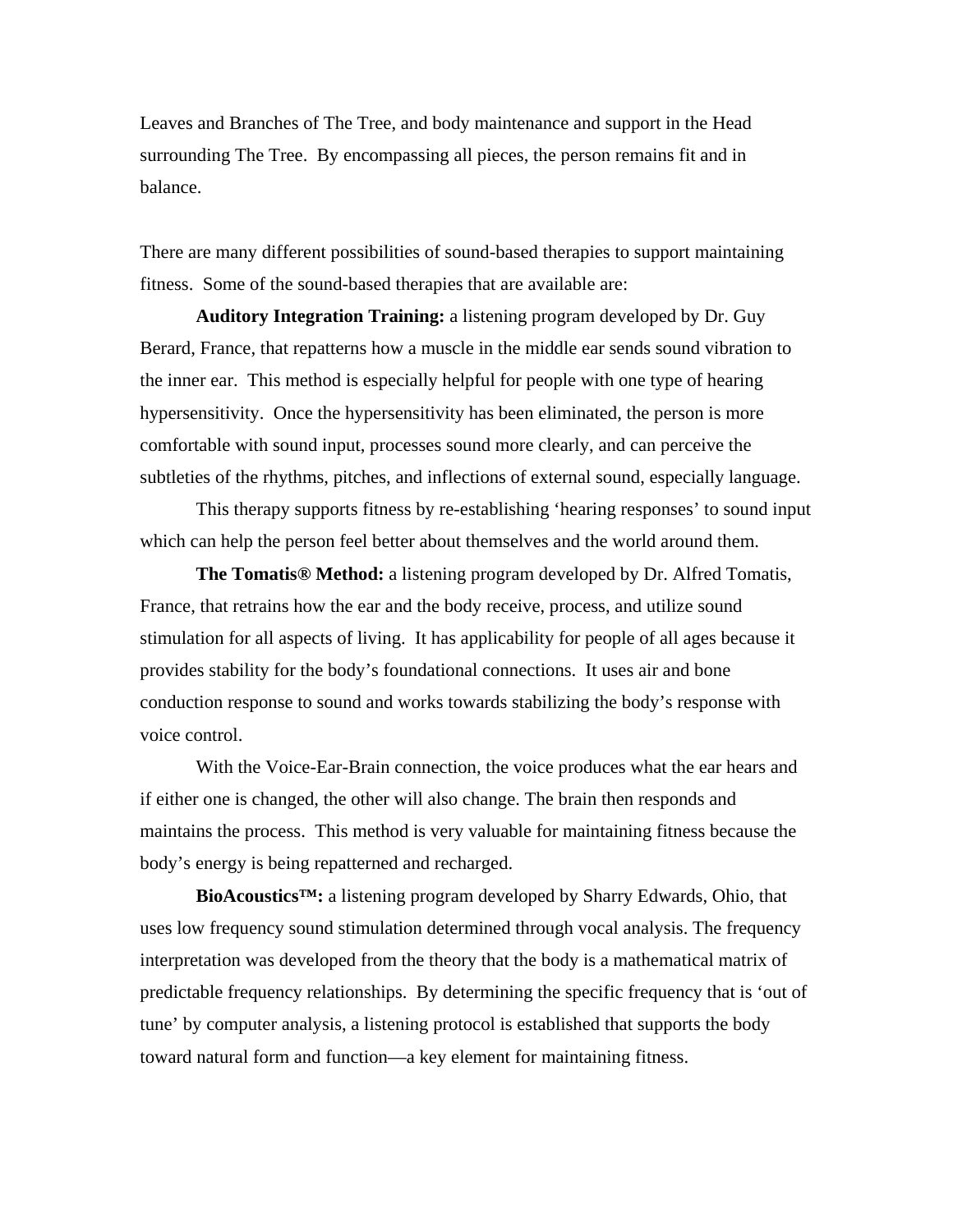## **(The following examples could be used in side quotes or within the body of the article.)**

Examples of combining the therapies to maintain fitness:

 1. A 70 year old man with spinal stenosis who walked into the office with a cane, and left only needing it for minimal support. Over time, he regained more balance control and said he felt like he was reborn. His balance was restored, his thinking was clearer, and his energy was improved.

 2. A mother in her 40's suffering from depression, who after doing a listening protocol, said it was nice to feel happy again. She was less tired, able to function better in every day life, and felt more alive.

 3. A young athlete who performed well but never was top in his game, who after doing a listening protocol, not only succeeded to the top of his game, but commented that the extra energy he experienced, also made him feel more 'whole' overall.

Sound therapy helps the body maintain fitness but 'retuning' how the body receives and emits our natural frequencies. The 'retuning' occurs when the laws of the Voice-Ear-Brain Connection are applied. Joshua Leeds, in his book "The Power of Sound" says, "Sound is an ally; it always has been. The question is whether we are ready to embrace it as such."<sup>iv</sup> When looking for a natural approach to maintaining fitness, connecting the voice, the ear, and the brain with a sound-based therapy is an alternative approach waiting to be embraced.